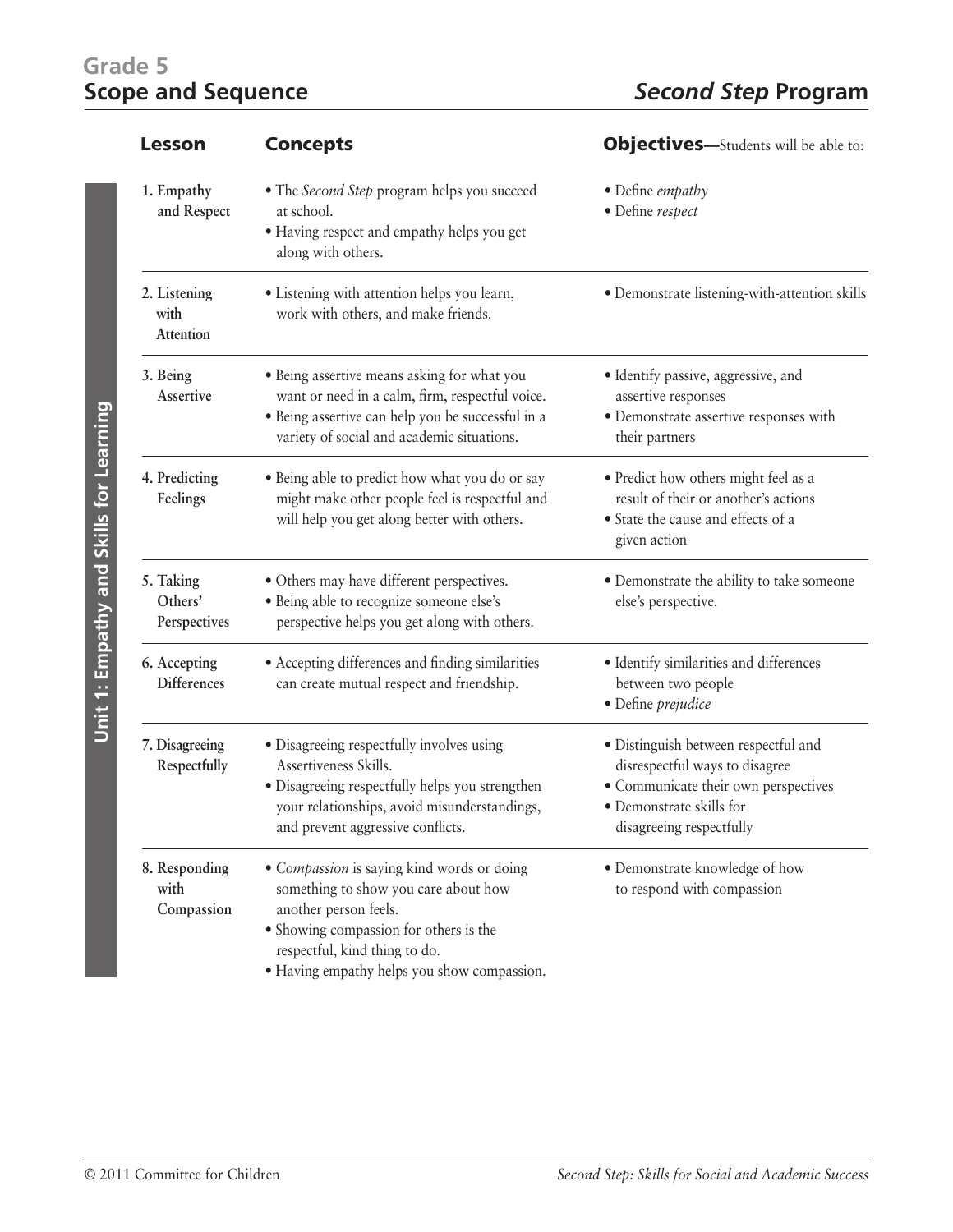## Grade 5<br>**Scope and Sequence**

| <b>Lesson</b>                           | <b>Concepts</b>                                                                                                                        | <b>Objectives</b> —Students will be able to:                                                                                                                                                                                                    |
|-----------------------------------------|----------------------------------------------------------------------------------------------------------------------------------------|-------------------------------------------------------------------------------------------------------------------------------------------------------------------------------------------------------------------------------------------------|
| 9. Introducing<br>Emotion<br>Management | . When you have strong, unmanaged<br>emotions, it can lead to negative<br>behavior and consequences.                                   | • Describe what happens in their<br>brains and bodies when they<br>experience strong emotions<br>· Identify a personal signal<br>· Identify and name strong feelings                                                                            |
| 10. Calming<br>Down                     | • Calming down emotions that are getting out<br>of control helps you think clearly so you can<br>avoid negative consequences.          | · Identify situations in which they might<br>need to calm down<br>· Learn the technique for deep,<br>centered breathing<br>· Identify and demonstrate other Calming-<br>Down Strategies (using positive self-talk,<br>counting, taking a break) |
| 11. Managing<br>Anxiety                 | • Managing your anxiety effectively makes it easier to<br>focus and succeed in social and<br>academic situations.                      | · Identify social situations that can<br>cause anxiety<br>• Apply what they've learned about<br>calming down in scenarios causing<br>social anxiety                                                                                             |
| 12. Managing<br>Frustration             | • Frustration can get in the way of learning.<br>· Managing frustration reduces the chance of<br>doing something you may regret later. | · Identify physical signs of frustration<br>· Demonstrate reducing frustration by<br>using the Calming-Down Steps                                                                                                                               |
| 13. Resisting<br>Revenge                | • Getting revenge can make problems worse.                                                                                             | • Identify consequences of revenge<br>• Generate alternatives for seeking revenge<br>· Demonstrate using the Calming-<br>Down Steps                                                                                                             |
| 14. Handling<br>Put-Downs               | • Calming down helps you handle put-downs<br>and avoid escalating conflicts.                                                           | • Identify strategies for handling<br>put-downs<br>• Demonstrate what they've learned<br>about the Calming-Down Steps<br>· Demonstrate assertive responses to<br>put-downs                                                                      |
| 15. Avoiding<br><b>Assumptions</b>      | • Calming down strong emotions helps you<br>think clearly about a situation and make<br>better decisions.                              | · Identify emotion-management strategies<br>· Demonstrate Assertiveness Skills<br>· Identify and use positive self-talk<br>statements to avoid making assumptions                                                                               |